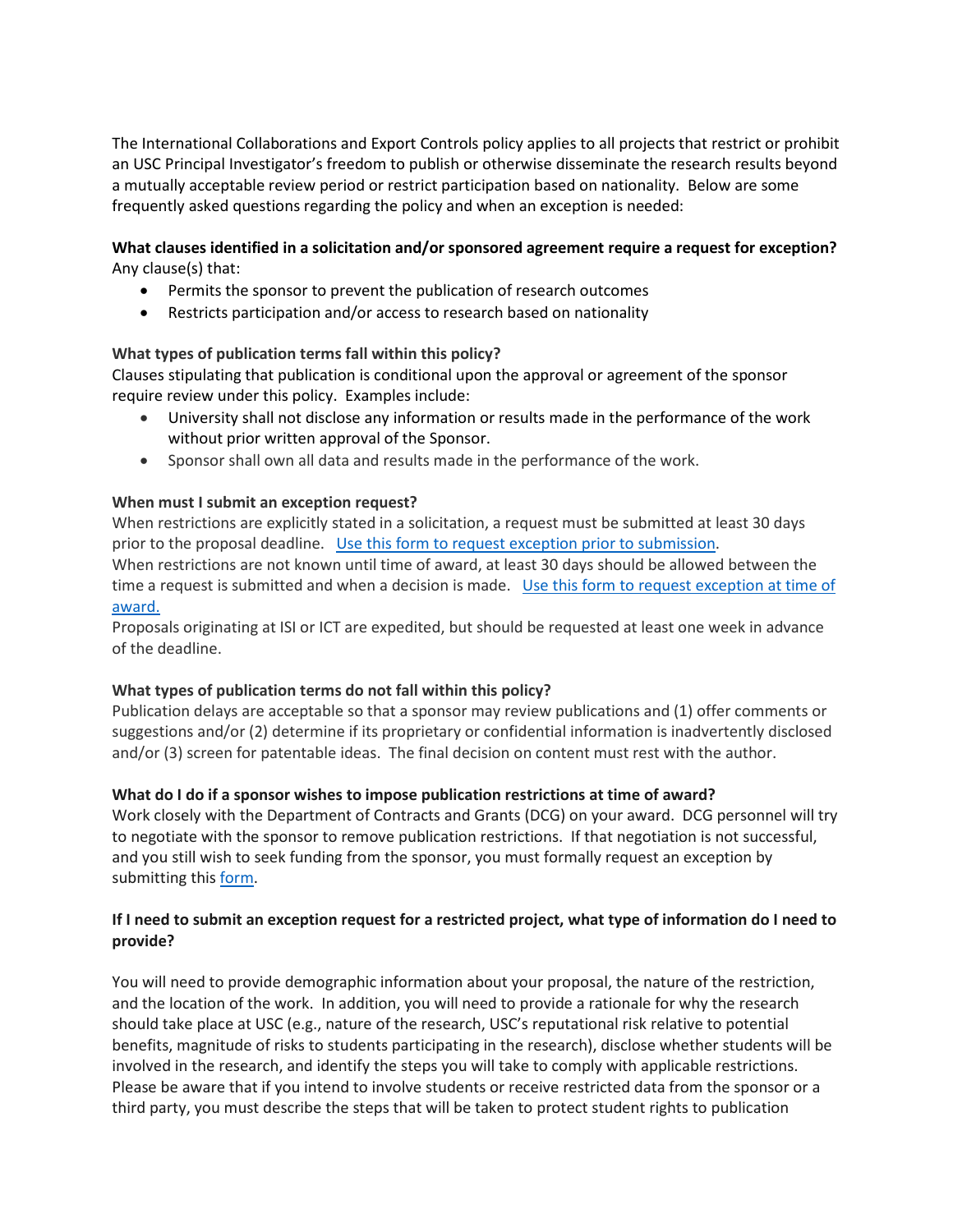and/or to protect the security of restricted information provided to USC, as applicable. Protecting restricted information may include the implementation of a Technology Control Plan (TCP).

## **What happens after an exception request is submitted?**

The request will be reviewed by the Office of Compliance to assess how and whether the restrictions can be satisfied. If students will participate in the research, then the Office of Academic Affairs will work with the principal investigator to develop an approach to protect publication rights of the students. These reviews, along with the exception request and proposal, will then be reviewed by the standing faculty committee on international research, which will vote as to whether USC should accept the agreement and how the agreement is managed. The committee's vote will be communicated to the Vice President of Research, who will make a final decision. For research conducted off-campus at ISI or ICT, the Vice President of Research is permitted to grant approval through an expedited process explained in the Policy on International Collaboration and Export Controls.

The request for exception and decision will be retained as part of the Kuali Coeus record for the proposal/award.

## **Who is a foreign national or foreign person?**

Typically, sponsors define a "US person" as any of the following:

- U.S. Citizen
- U.S. lawful permanent resident ("a green card holder")
- Person granted asylum
- Person granted refugee status

All other persons are considered foreign nationals.

## **Are fellowship programs that have a U.S. Citizenship eligibility requirement required to submit an exception under this policy?**

No. Citizenship eligibility requirements alone do not trigger the policy. However, if the requirement for a fellow to be a U.S. Citizen is coupled with a publication and/or export control restriction then the Fellow/PI would be required to request an exception.

# **What are some examples of troublesome Export Control clauses requiring review?**

- Contractor shall not engage any foreign nationals in the performance of the work without prior written approval of the Sponsor.
- DFAR 252.204-7000 Disclosure of Information
	- o The Contractor shall not release to anyone outside the Contractor's organization any unclassified information, regardless of medium, pertaining to any part of the contract or any program related to the contract without Sponsor prior written approval.
- DFAR 252.204-7008 Compliance with Safeguarding Covered Defense Information Controls
- DFAR 252.204-7012 Safeguarding Covered Defense Information and Cyber Security Reporting

#### **What are some examples of Export Control clauses not requiring review?**